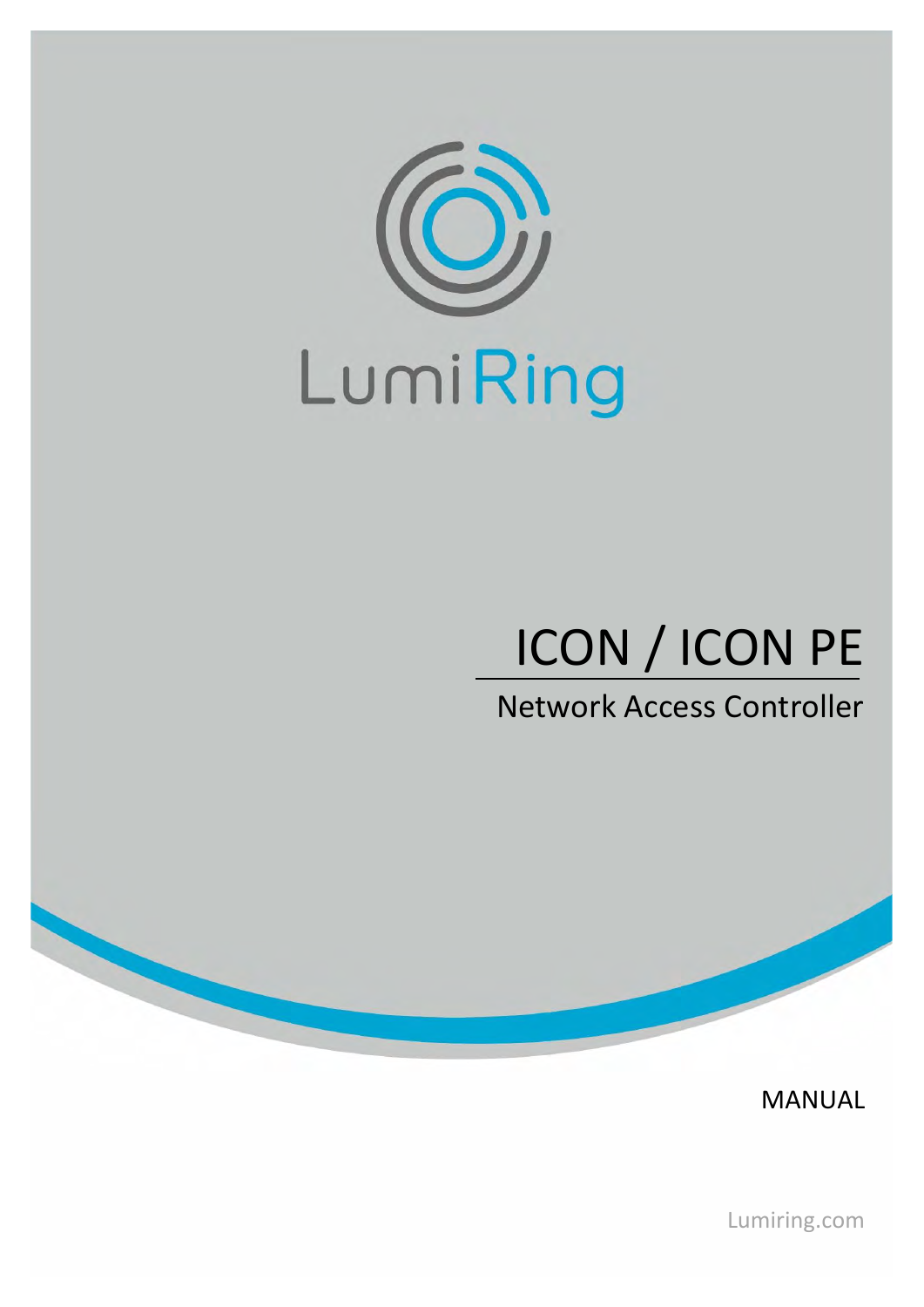

# Contents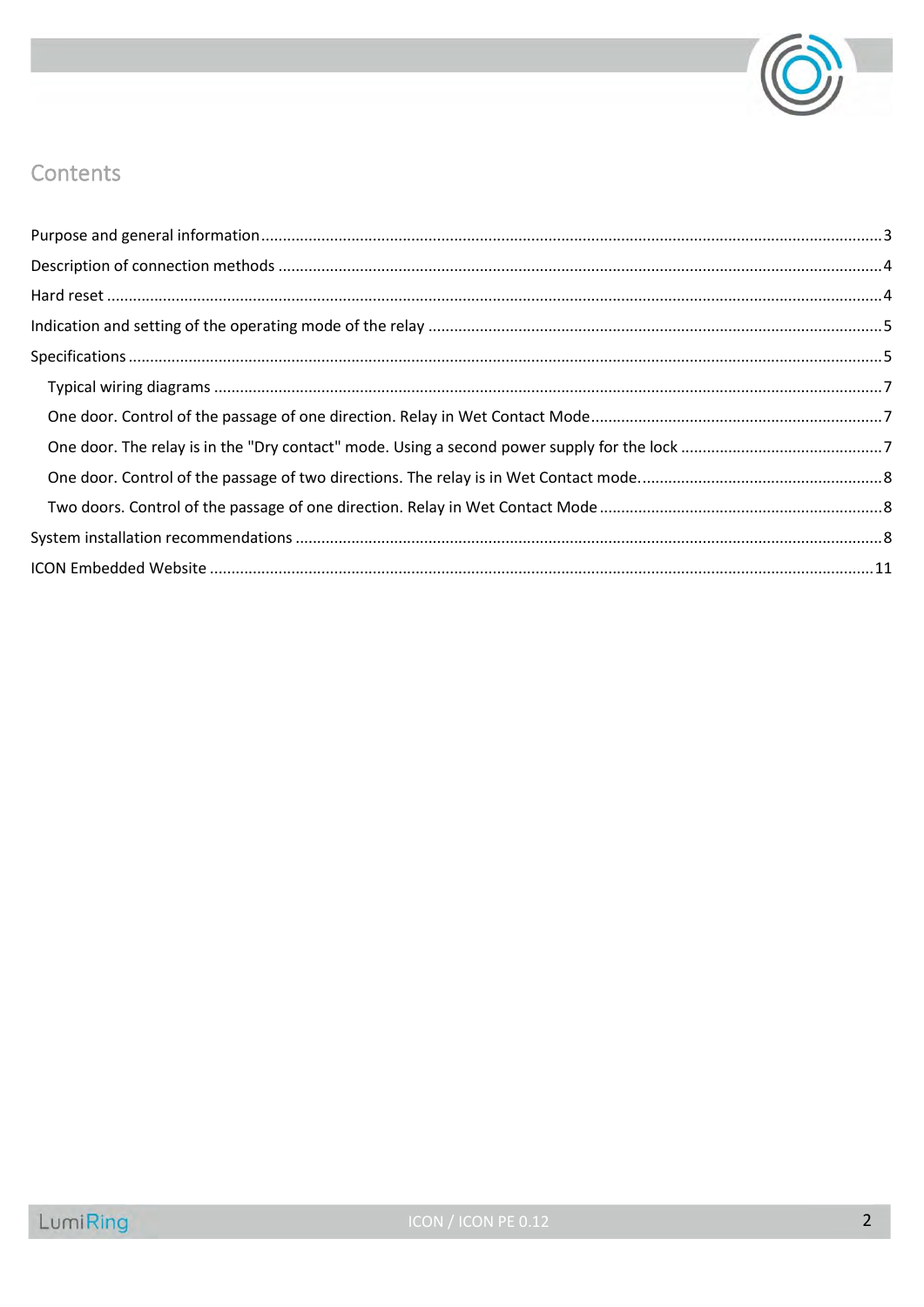

# <span id="page-2-0"></span>Purpose and general information

The ICON network access controller is designed to control access to residential, industrial or office premises equipped with electromagnetic or electromechanical locks. The device allows you to automate the passage of vehicles by controlling the barrier, gates and other actuators. The software makes it possible not only to control access, but also solves applied tasks for controlling delays and recording working hours. Connection to a computer network is carried out via Wi-Fi 2.4Ghz or Ethernet + POE (ICON PE model). The device provides work with two Wiegand readers in two modes:

- Input for connecting any external reader (Wiegand 4,8,26,34 data format)
- Output for connecting a third-party ACS to the access controller

When connecting via Wiegand interface, the distance between the devices should be up to 100 m.

The RS485 interface with support for the OSDP protocol allows the device to be used with modern readers and controllers that support this protocol. In this case, the distance between the devices should not exceed 1000 m.

In one system, it is recommended to use the connection of readers on the same interface, which will help to avoid differences in reading the card code and subsequent confusion in the system. ICON programming can be carried out from the Mobile Access Control System "MACS Lite" or from the cloud service "UNIMACS". Initial settings are made through the built-in ICON website. Always install the latest firmware for every new installation.

Two power outputs are used to control locks or other actuators:

Output 1 - Relay output 24V 5A (120W) with "Dry contact" / "Wet contact" switching (see Figure 3). In the "Dry contact" mode, the output works like a normal relay. To supply voltage to the control contacts, it is necessary to supply voltage to the contact "C" of the relay. In the "Wet contact" mode, the supply voltage is automatically applied to the "C" contact of the relay.

Output 2 - Open collector output - when the output is turned on, the transistor closes the output to ground. Output load capacity 12V 3A (36W). If it is necessary to switch devices that exceed the output load capacity, use an additional relay (see Figure 12)

ICON provides work in several modes, which can cover a wide range of installer tasks.

Operating modes:

1. Standalone - work without connecting to networks. The user interacts with the controller using the "MACS Lite" software being in close proximity to the controller. Connection of the User's phone to the ICON access point is required.

2. Network - work in a local network. To work with the controllers, the phone with the "MACS Lite" application must be registered in the same network.

3. Cloudy - work in a local network with cloud connection support. This mode allows you to use all ICON features with minimal effort. The main advantages of this mode:

- Automatic connection
- Remote administration and monitoring
- Ability to work with virtual keys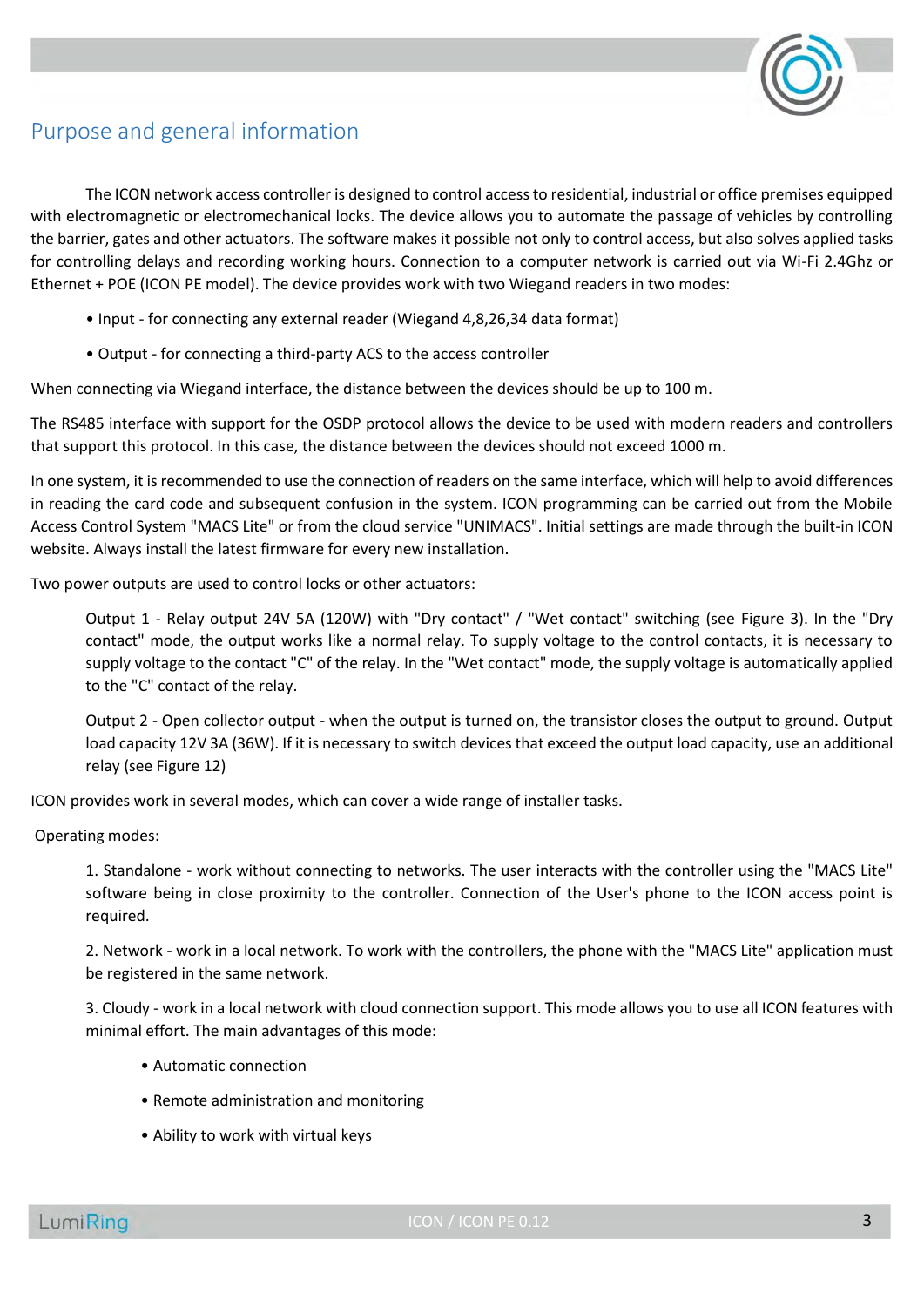

If ICON galvanic isolation from the controlled device (lock, barrier) is required, control of high-voltage devices or devices with significant current consumption (exceeding the rated current for the output), it is recommended to connect these devices via a relay (see Figure 12). It also improves the reliability of the system. When using electromagnetic or electromechanical locks, we strongly recommend using a protective diode (see Figure 11).

# <span id="page-3-0"></span>Description of connection methods

To connect ICON to any peripheral or executive equipment, plug-in terminal blocks are used.



## **Figure 1. Purpose of connectors**

## <span id="page-3-1"></span>Hard reset



To reset the device to factory settings, you must:

- 1. Remove power from the device
- 2. Remove the cover of the device
- 3. Close the RESET jumper
- 4. Apply power. Wait for indicator D4 to turn on.
- 5. Remove the RESET jumper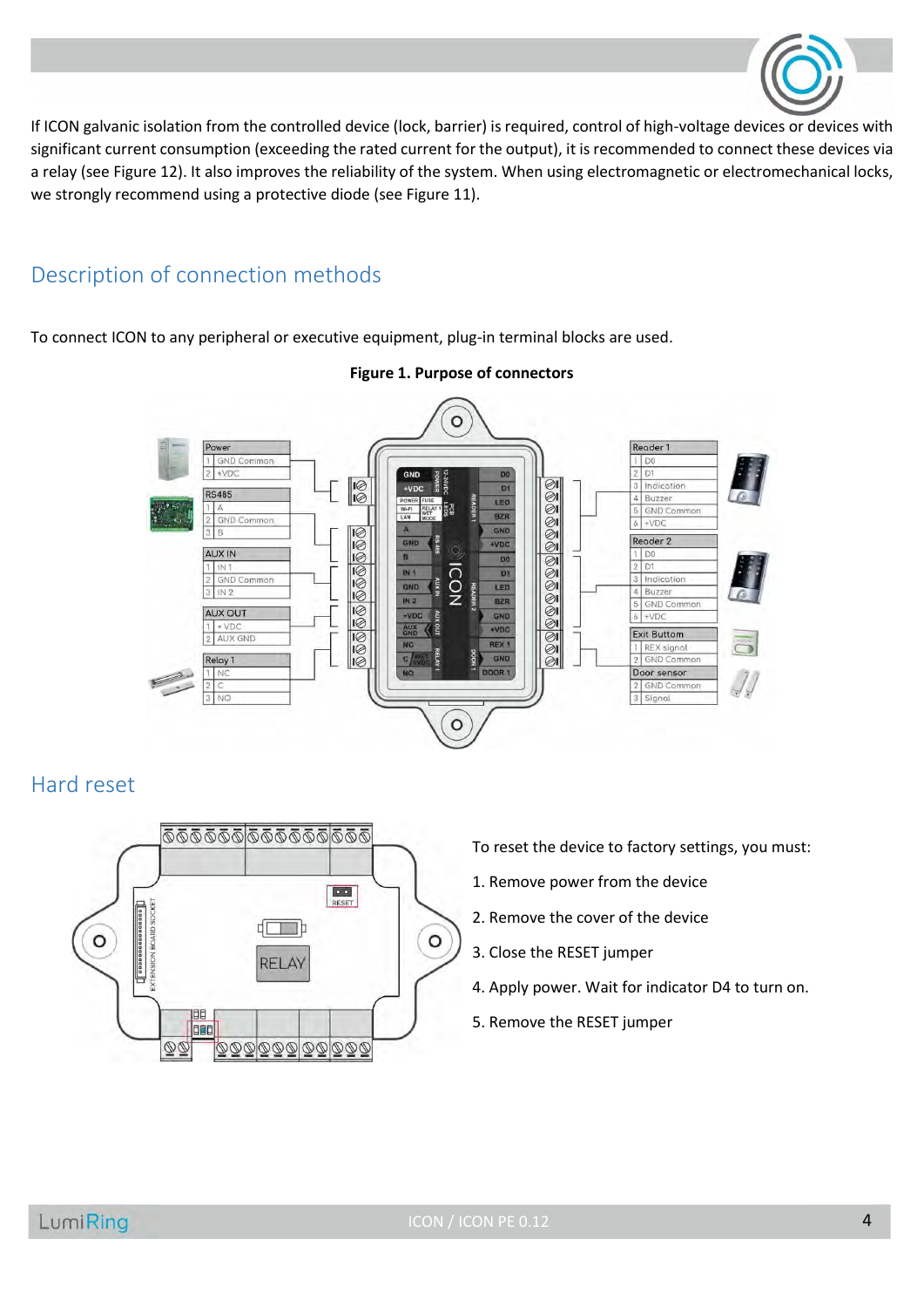

# <span id="page-4-0"></span>Indication and setting of the operating mode of the relay

To change the operating mode of the relay, it is necessary to dismantle and de-energize the device. Remove the top cover by unscrewing the 4 fixing screws from the bottom of the case. Select the desired mode using the switch on the board according to Fig. 2. Power up the device. Make sure D2 is on. Close the cover of the device.



## **Figure 2. Relay Mode Control. Indication.**

### **Table 1. Indication**

| <b>LED</b>     | <b>OFF</b>             | <b>ON</b>          | <b>BLINK</b>                    |
|----------------|------------------------|--------------------|---------------------------------|
| D <sub>1</sub> |                        | Power trouble      |                                 |
| D <sub>2</sub> | Relay Dry mode         | Relay Wet mode     |                                 |
| D <sub>3</sub> | No power               | Power good         |                                 |
| D <sub>4</sub> |                        | Connected to cloud | Connection to cloud in progress |
| D <sub>5</sub> | No Ethernet connection | Ethernet connected |                                 |

# <span id="page-4-1"></span>Specifications

| #                 | Parameter                                                                        | <b>Value</b>                             |  |  |
|-------------------|----------------------------------------------------------------------------------|------------------------------------------|--|--|
| <b>Electrical</b> |                                                                                  |                                          |  |  |
|                   | Supply voltage<br>$9-24B$                                                        |                                          |  |  |
| $\mathcal{P}$     | POE IEEE802.3at and IEEE802.3af compliant**                                      | $36 B - 57 B$                            |  |  |
| 3                 | Average rated current consumption (at voltage 12V):<br>- No load output, no more | 0,11A                                    |  |  |
| 4                 | Maximum current consumption (at voltage 12V):<br>- No load output, no more       | 0,3A                                     |  |  |
| 5.                | Maximum switching current:<br>- Output 1<br>- Output 2                           | 24 <sub>B</sub> 5A<br>12 <sub>B</sub> 3A |  |  |
| 6                 | Maximum switching load voltage of outputs:                                       | 24B                                      |  |  |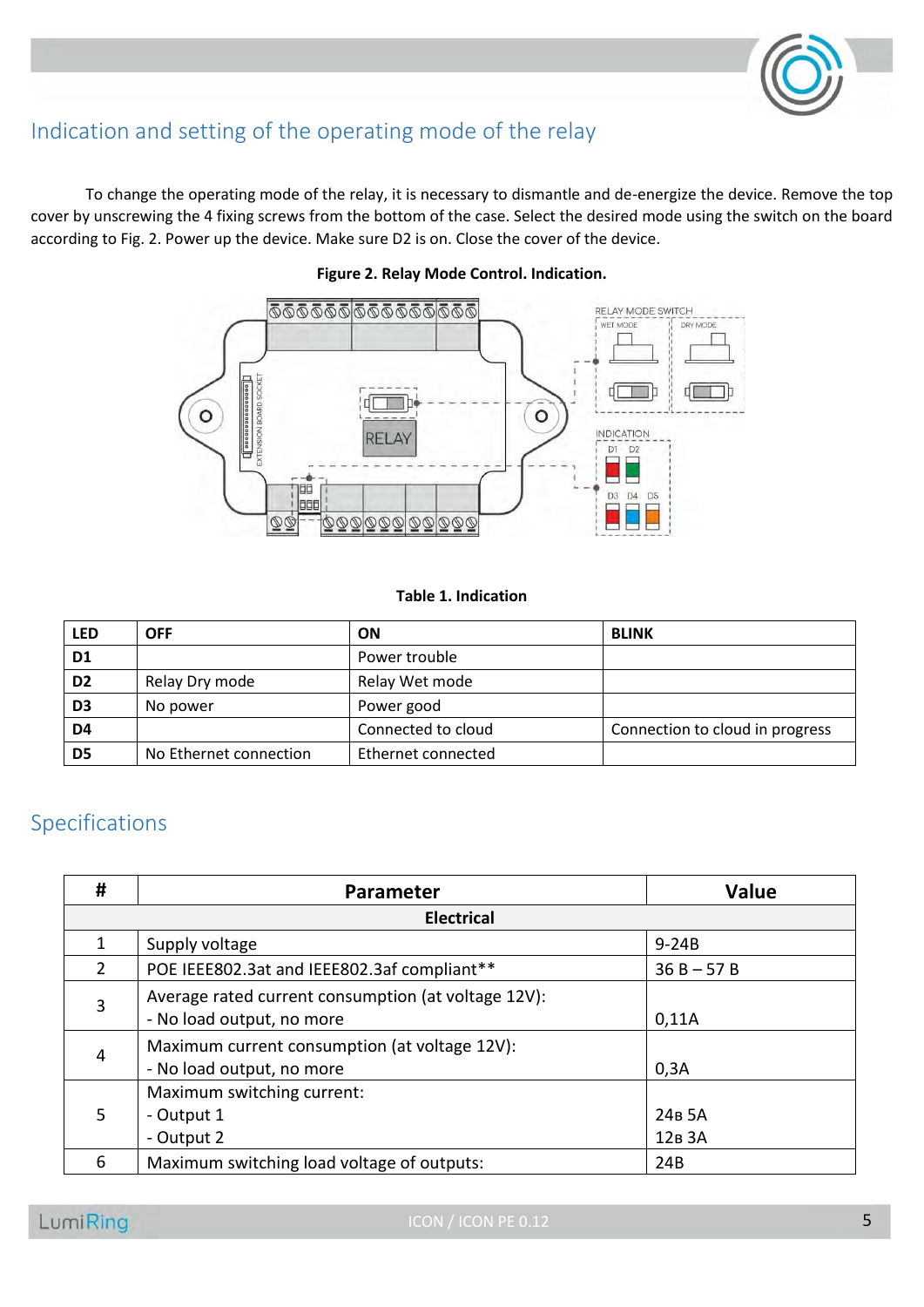|                | -Output 1                                                        | 15B                   |  |  |
|----------------|------------------------------------------------------------------|-----------------------|--|--|
|                | -Output 2                                                        |                       |  |  |
|                | Protection types:                                                |                       |  |  |
| $\overline{7}$ | Power input: Short circuit, Reversal of polarity                 |                       |  |  |
|                | Output 2: Overtemperature, Short circuit                         |                       |  |  |
|                | Reader power supply: Short circuit                               |                       |  |  |
|                | <b>Functional</b>                                                |                       |  |  |
| 8              | Wireless interfaces                                              | Wi-Fi 2,4Ghz          |  |  |
|                |                                                                  | <b>BLE</b>            |  |  |
|                | Wired interfaces                                                 | 2, Wiegand            |  |  |
| 9              |                                                                  | 1,RS485               |  |  |
|                |                                                                  | Ethernet**            |  |  |
| 10             | до 250 000<br>Events memory during autonomous operation          |                       |  |  |
| 11             | Recommended number of users<br>до 10 000*                        |                       |  |  |
| 12             | Number of ports for connecting Wiegand readers<br>$\overline{2}$ |                       |  |  |
| 13             | Number of outputs of the "Open collector" type<br>$\mathbf{1}$   |                       |  |  |
| 14             | Number of outputs of the "Relay" type<br>$\mathbf 1$             |                       |  |  |
| 15             | Number of inputs<br>$\overline{4}$                               |                       |  |  |
|                | Maximum distance of wired interface:                             |                       |  |  |
| 16             | $-RS485$                                                         | 1000 M                |  |  |
|                | - Wiegand                                                        | 100 M                 |  |  |
|                | - Ethernet                                                       | 100 M                 |  |  |
|                | <b>Operational</b>                                               |                       |  |  |
| 17             | <b>Overall dimensions</b>                                        | (Д)110x(Ш)75x(В)35 мм |  |  |
| 18             | Working temperature range                                        | от -30 до 70 С        |  |  |
| 19             | Enclosure material<br>ABS Пластик                                |                       |  |  |

*\* Maximum identification time, with the number of keys 10,000 - no more than 1.5 s. The controller can work with a large number of user keys, which will lead to an increase in the identification time.*

*\*\* ICON PE Model*

W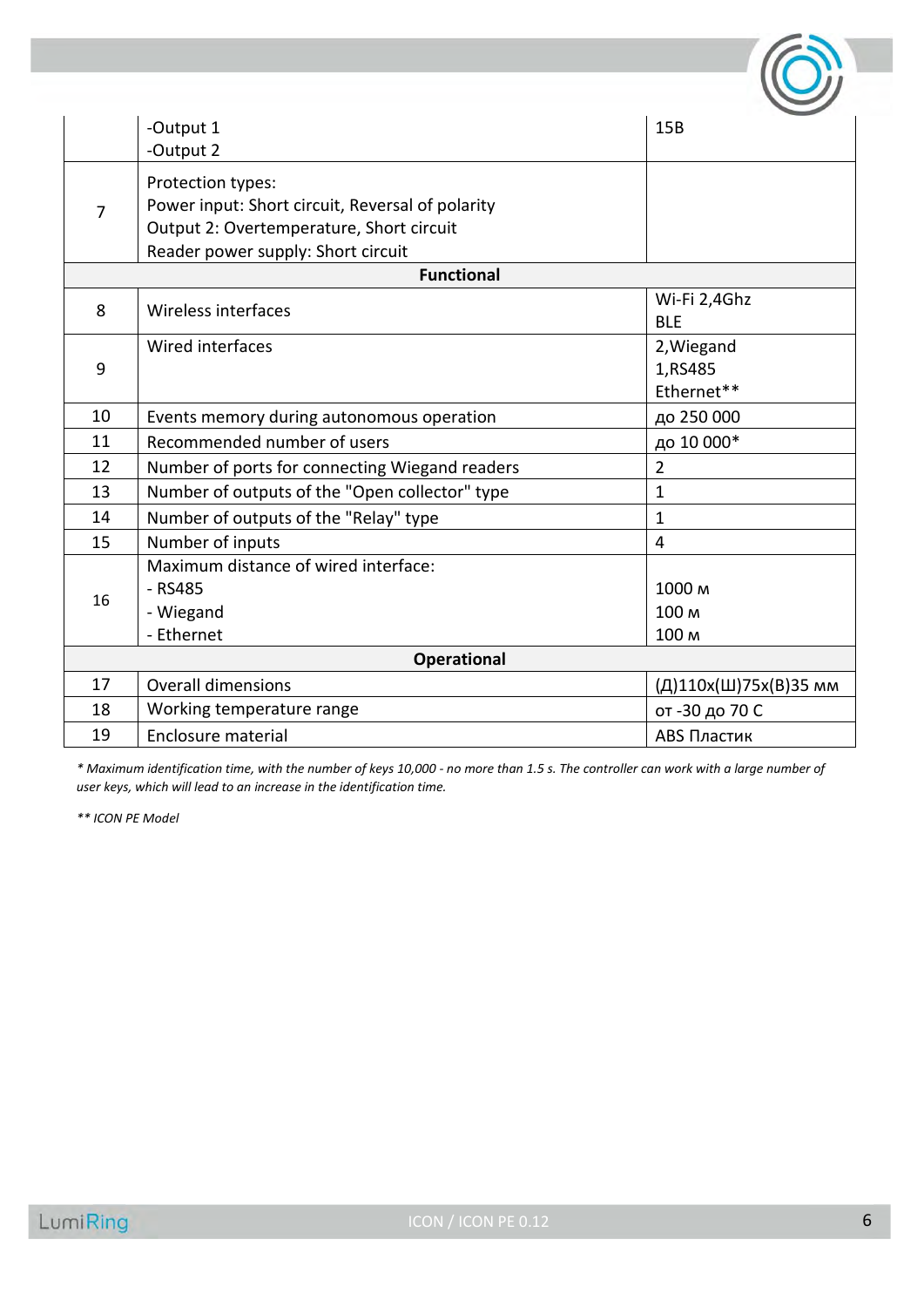

# <span id="page-6-0"></span>Typical wiring diagrams

<span id="page-6-1"></span>One door. Control of the passage of one direction. Relay in Wet Contact Mode



<span id="page-6-2"></span>One door. The relay is in the "Dry contact" mode. Using a second power supply for the lock





 **Figure 4. Relay in "Dry contact" mode. Figure 5. Separate power supply for the lock.**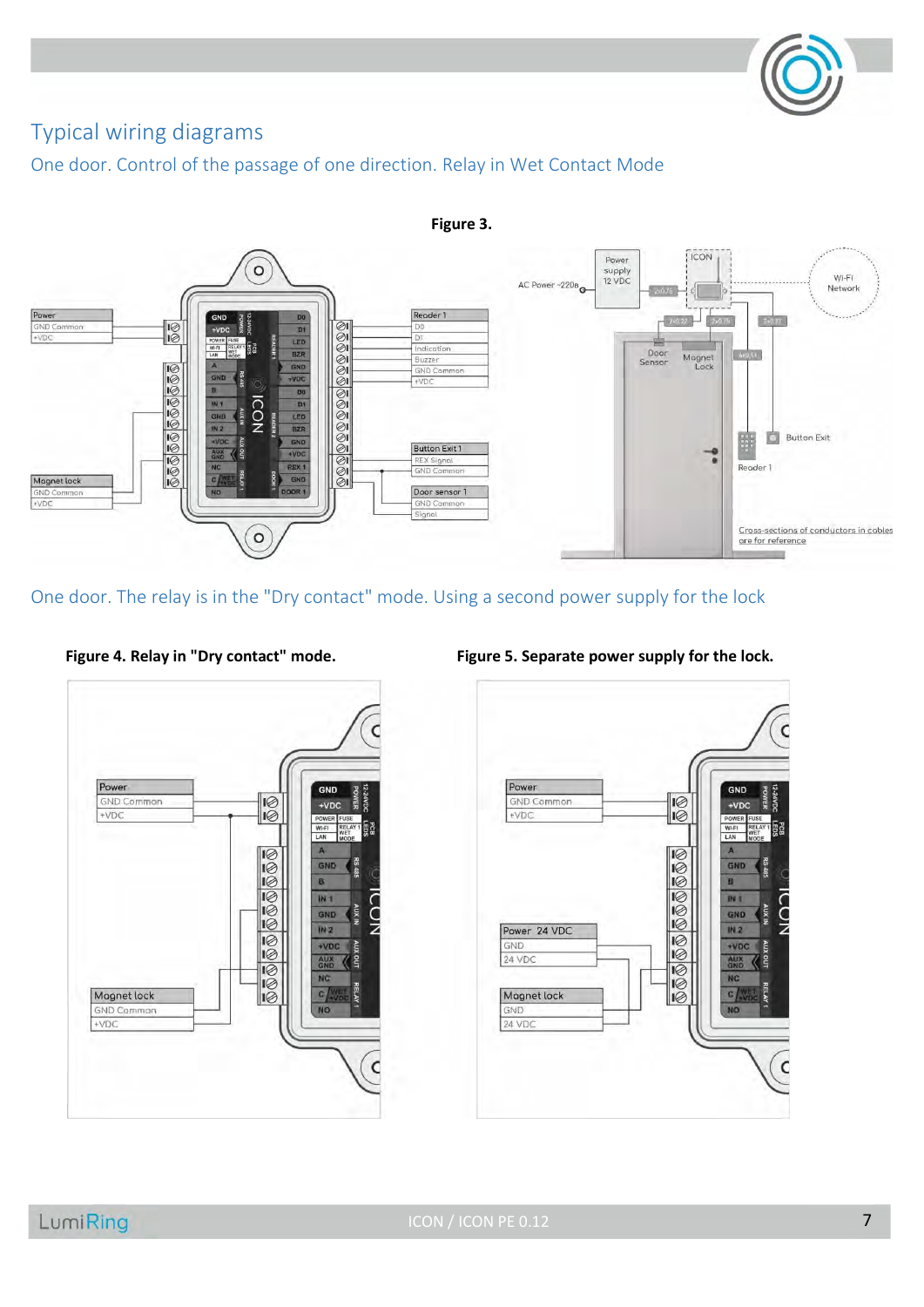

## <span id="page-7-0"></span>One door. Control of the passage of two directions. The relay is in Wet Contact mode. **Figure 6.**



## <span id="page-7-1"></span>Two doors. Control of the passage of one direction. Relay in Wet Contact Mode **Figure 7.**



## <span id="page-7-2"></span>System installation recommendations

When drawing up a wiring diagram of an object and using Wi-Fi, the controllers should be located as close as possible to the points of the Wi-Fi signal in order to minimize delays in working with a mobile application or cloud service. After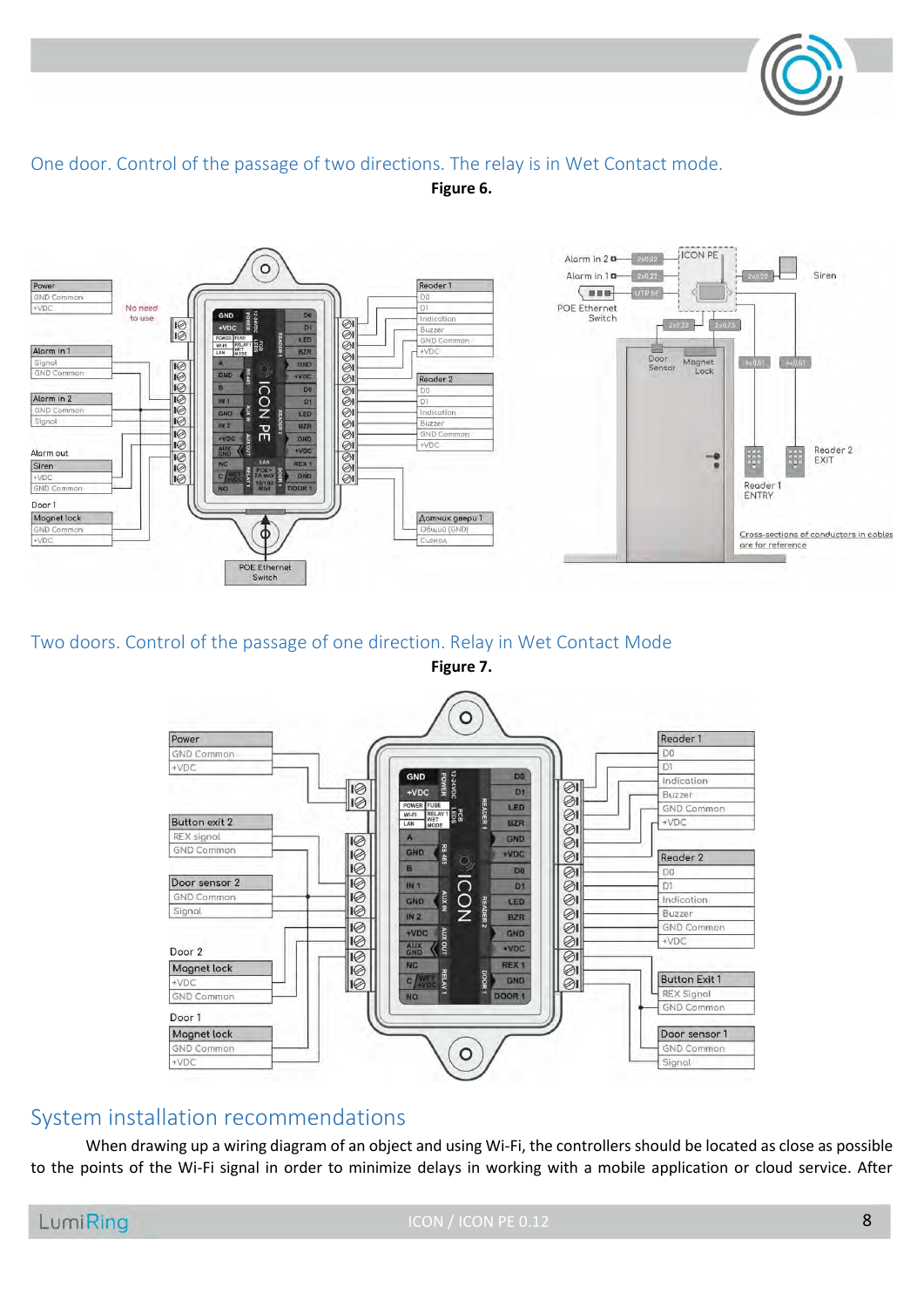

installation, check the Wi-Fi signal strength. The signal strength can be seen in the info page of the embedded website (see the section "Embedded ICON website"). The minimum allowable signal level is -75dB. If your signal strength is lower (the value is higher), then this can have a strong impact on the interactivity of the device with a mobile application or cloud service. We recommend moving the access point closer to the device, or using a stronger antenna on the access point or device.

When installing the ICON PE model with an Ethernet connection and POE power supply, take into account that the entire system, including locks and readers, cannot consume more than your switch or injector gives out. The maximum permissible load on the built-in POE module in the ICON PE model is no more than 1.5A 12V. Your POE equipment should be capable of delivering 30W of power.

The length of the communication line via the Wiegand interface should be no more than 100 m. This interface has very weak protection against interference - we do not recommend laying it parallel to power cables or next to other sources of interference (daylight lamps, etc.). The minimum distance to power cables is at least 0.5m. If your communication line exceeds 5 m, we recommend using a UTP 5E cable.





The length of the RS-485 communication line is not critical to the distance - this standard was specially developed for communication with remote objects and has good noise immunity. It is necessary to lay the RS-485 communication line at the maximum distance from power cables and daylight lamps. As a RS-485 communication line, it is necessary to use a twisted pair cable - UTP 5E or FTP 5 (If possible, ground the shield at one end).





For reliable operation of the system, it is recommended to separate the power supply for controllers and actuators. The controller supply line wires should be kept as short as possible in order to avoid significant voltage drops across them. After laying the wires, make sure that the supply voltage of the controller with the locks turned on is not lower than 12 V.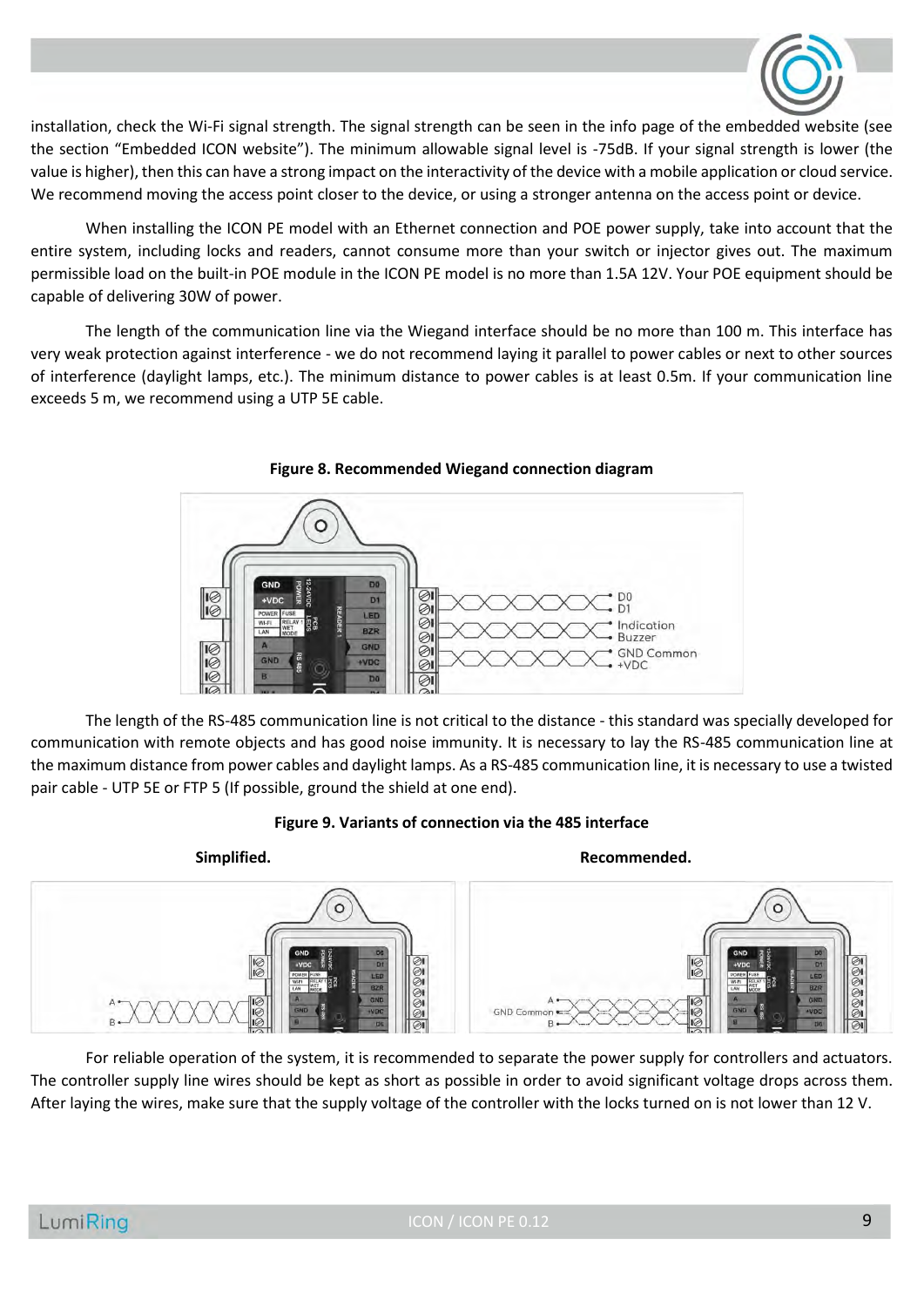



**Figure 10. Connecting devices via 485 interface**

A protective diode is used to protect the controller from reverse currents when an electromagnetic or electromechanical lock is triggered. The protective diode is connected in parallel with the contacts of the lock (the diode is connected in reverse polarity). The diode must be installed directly on the contacts of the lock. Suitable diodes 1N5400, 1N5408, 1N5821, HER301 and similar. Instead of diodes, varistors can be used, for which there is no need to observe polarity. Varistors VCR-07D101K S07K60, TVR07101, GNR-07D101K or similar are suitable.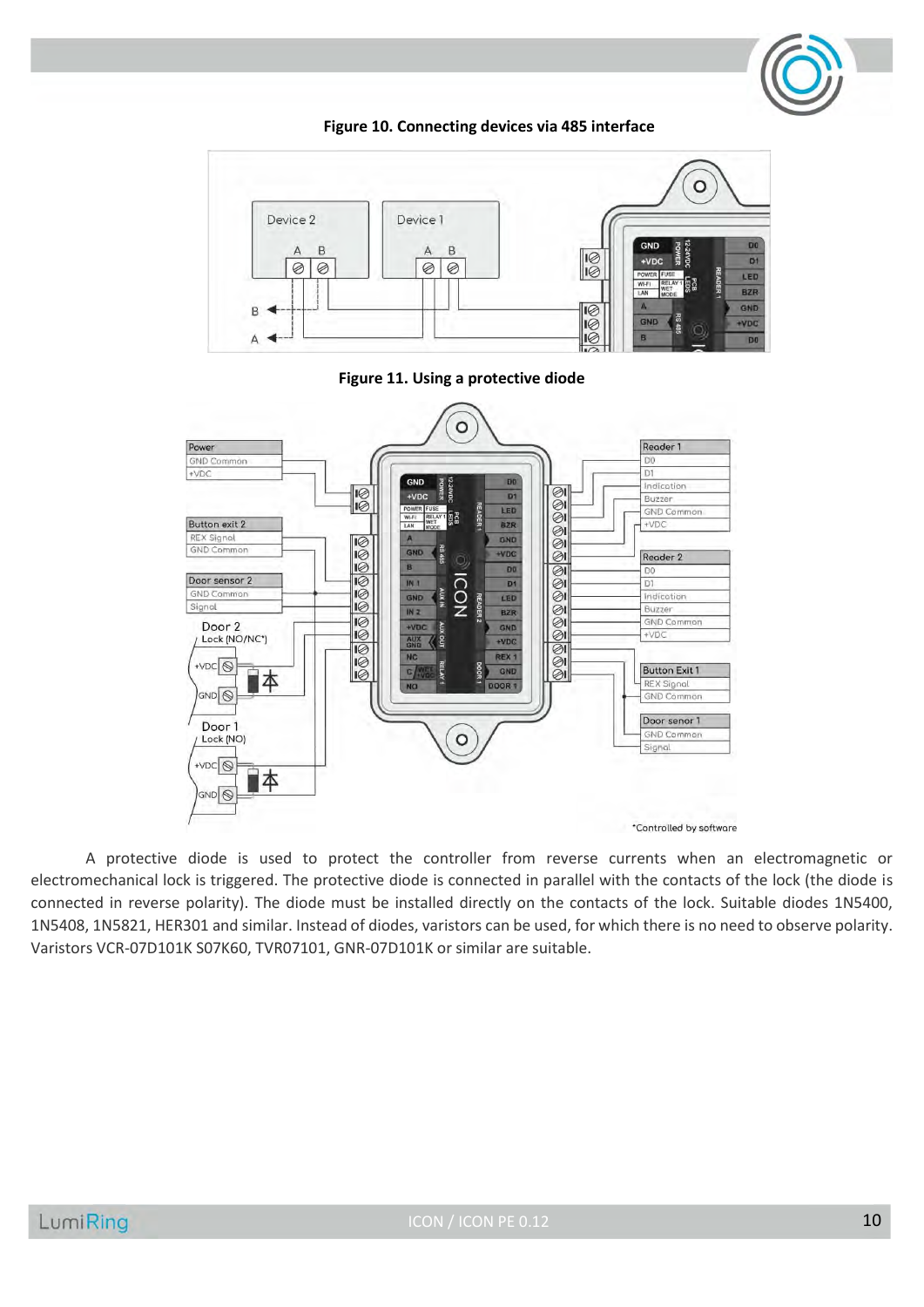



**Figure 12. Example of using a 12V relay for switching a load exceeding the output parameters.**

## <span id="page-10-0"></span>ICON Embedded Website

Initial configuration of ICON is done through the built-in site. To connect to the site, the User must connect to the device's Wi-Fi access point, which has the "ICON" prefix and does not have a password. After connecting to the device, the User must enter the factory IP address of the controller - 192.168.4.1 in the browser line. Login and Password for the first login - admin. We strongly recommend changing the access password and setting a password on the Wi-FI point of the device.

ICON / ICON PE 0.12 11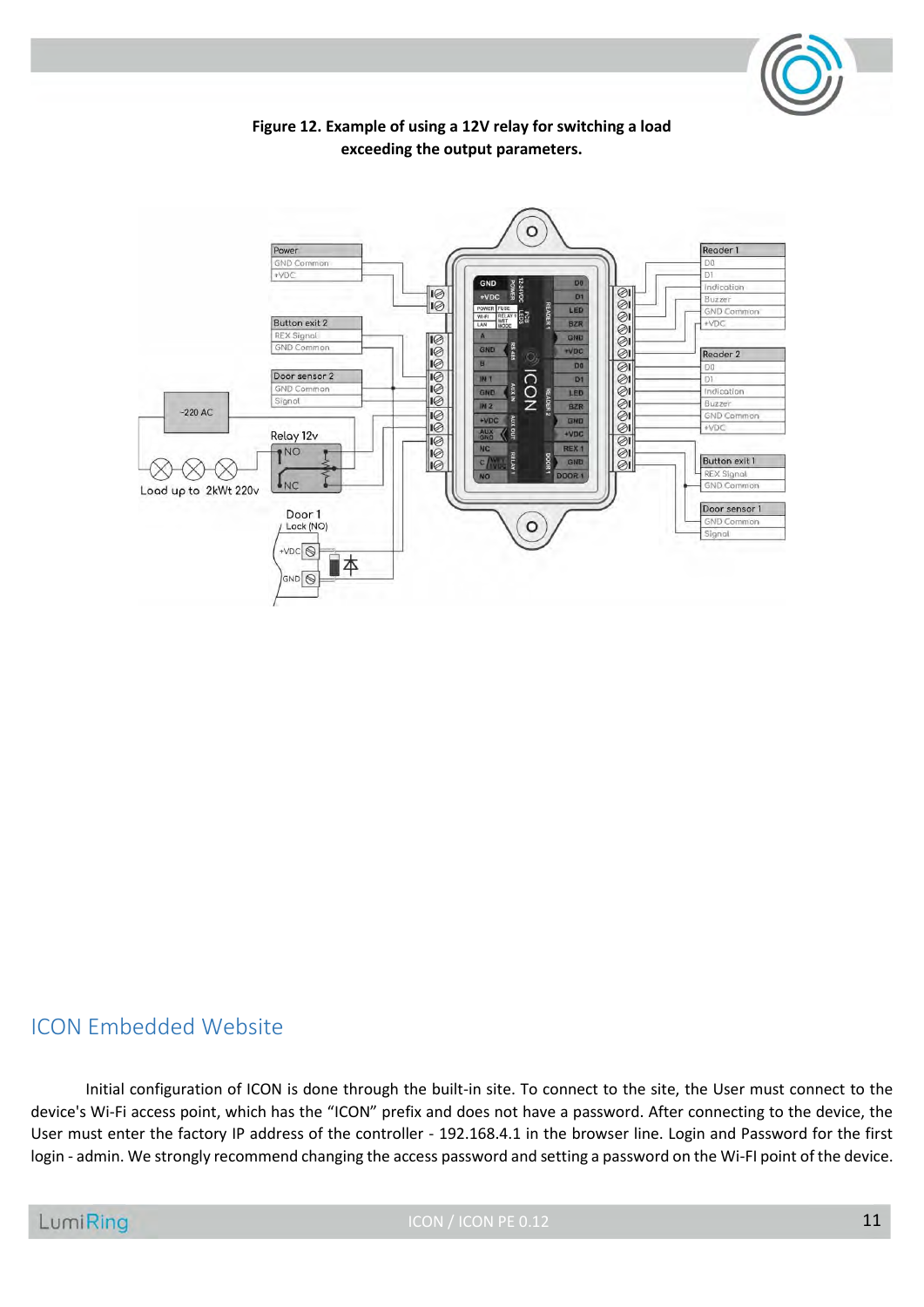**Figure 9. Information page**

| <b>Lumining Technology</b><br>System | Configuration                                        |                                                                      |                                                |                               | Logout |
|--------------------------------------|------------------------------------------------------|----------------------------------------------------------------------|------------------------------------------------|-------------------------------|--------|
|                                      | Device type<br><b>ICON</b>                           |                                                                      | Network status<br><b>WIFI Connected</b>        |                               |        |
|                                      | Device serial<br>1635694996                          |                                                                      |                                                | Cloud status<br>MOTT Conected |        |
|                                      | Firmware version<br>1.004<br><b>Hardware version</b> |                                                                      | Network mode<br>Fixed (p)<br><b>IP Address</b> |                               |        |
|                                      | 0.010<br>Web version                                 |                                                                      | 192.168.1-5<br>Network mask                    |                               |        |
|                                      | ver. 1.10<br>Api version                             |                                                                      | 255 255 255 0<br>Gateway                       |                               |        |
|                                      | $+0.4$<br>Date & Time<br>26/10/2021 10:40:29         |                                                                      | 192.158.1.1<br><b>DNS</b><br>00.00             |                               |        |
|                                      | Power, VDC<br>$12.3 -$                               |                                                                      | <b>HTTP PORT</b><br>80                         | <b>MOTT PORT</b><br>1883      |        |
|                                      | Wi-Fi level, db<br>$-42$                             | 88.33%                                                               | DATA PORT 1<br>2777                            | DATA PORT 2<br>2778           |        |
|                                      | <b>Control points</b><br>$\mathbf{2}$                | Credential storage<br>$\mathbf{0}$ and $\mathbf{0}$ and $\mathbf{0}$ | Events storage<br>01                           | <b>Schedules</b><br>n.        |        |
|                                      |                                                      |                                                                      |                                                |                               |        |

This page provides the user with quick access to information on basic settings, network connection statuses and diagnostic data.

## **Figure 10. Basic network settings**

| Lumiring Technology<br>System       | Configuration                                                                                |                     |                     | Logout                                                                                                         |
|-------------------------------------|----------------------------------------------------------------------------------------------|---------------------|---------------------|----------------------------------------------------------------------------------------------------------------|
| Network<br>Wiegand ports            | Wi-FIAP Cloud Port 485<br>Main<br>Network type                                               |                     |                     |                                                                                                                |
| <b>Bluetooth access</b><br>Maintain | Wi-Fi<br>v<br><b>SSID Name</b><br>luming:                                                    |                     |                     | Name of your local Wi-Fi network                                                                               |
| Security                            | SSID Password<br>-<br>Connection type:<br><b>O DHCP O Manual</b><br>IP addres<br>192.168.1.5 |                     |                     | Your local Wi-Fi network password                                                                              |
|                                     |                                                                                              |                     |                     | IP addressing type. In the case of setting the mode "Work through the cloud", we recommend<br>setting in DHCP  |
|                                     | Network mask<br>255 255 255 0                                                                |                     |                     | Device network settings. The device requires 3 ports to work. The default values for these ports<br>are shown. |
|                                     | Gateway<br>192.155.1.1<br>DNS                                                                |                     |                     | <b>HTTP: 80</b><br>DATA port 1: 2777                                                                           |
|                                     | 8888<br>HTTP port<br><b>DO</b>                                                               | DATA port 1<br>2777 | DATA port 2<br>2770 | DATA port 2: 2778                                                                                              |
|                                     | <b>Update</b>                                                                                |                     |                     |                                                                                                                |
|                                     |                                                                                              |                     |                     |                                                                                                                |

LumiRing

ICON / ICON PE 0.12 12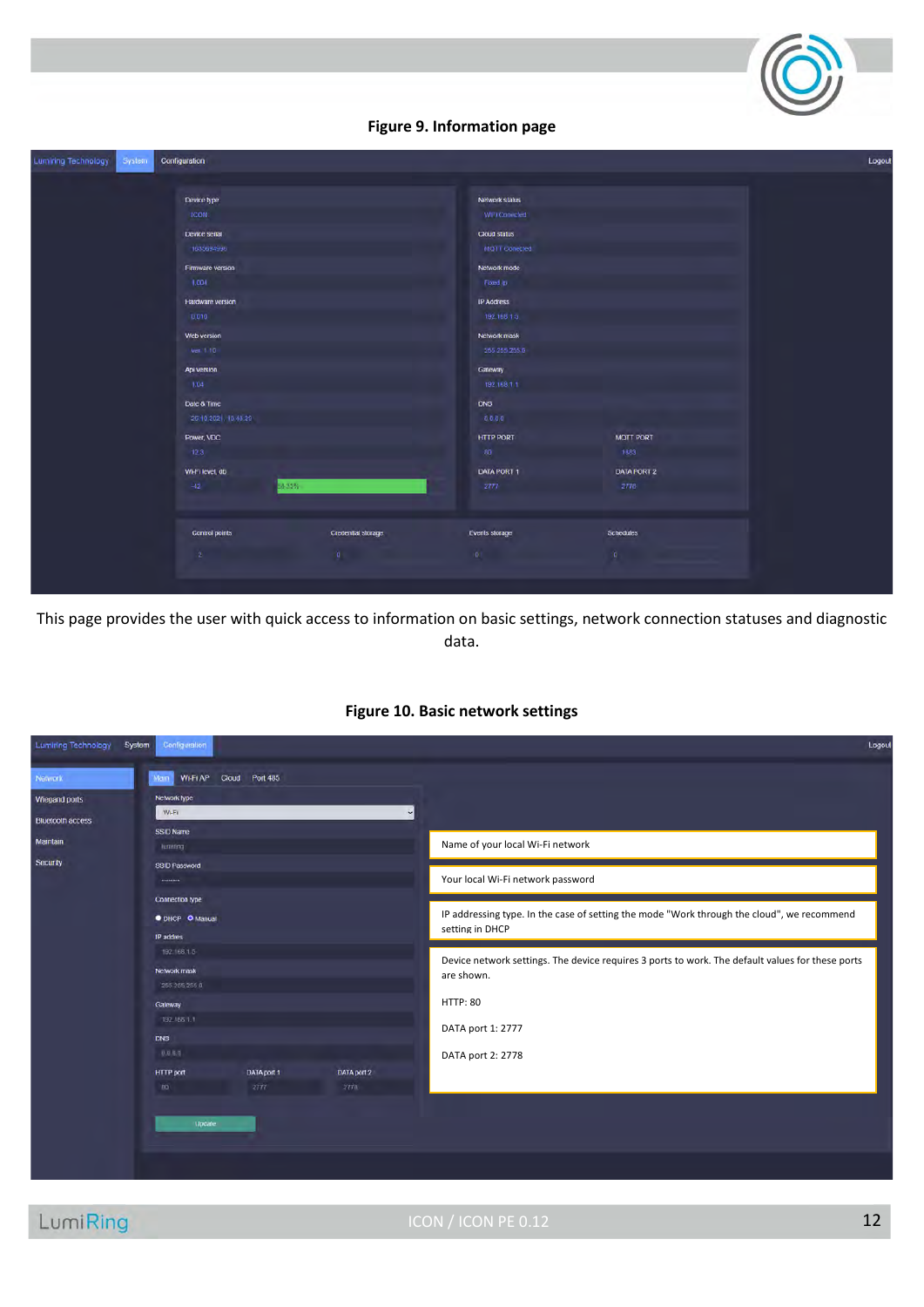

### **Figure 11. Configuring a local access point**



#### **Figure 12. Cloud connection settings**



#### **Figure 13. 485 interface settings**

| Lumiring Technology                                                         | Configuration<br>System                                                                           | Logout                                                                                                                                                                                               |
|-----------------------------------------------------------------------------|---------------------------------------------------------------------------------------------------|------------------------------------------------------------------------------------------------------------------------------------------------------------------------------------------------------|
| Network<br>Wiegand ports<br><b>Bluetooth access</b><br>Maintain<br>Security | Wi-Fi AP Cloud Port 485<br>Main<br>Workmode<br><b>Disable</b><br>Speed<br>Auto:<br><b>Address</b> | The operating mode can take on the following values:<br>- Switched off<br>$\sim$<br>- OSDP<br>Port works in OSDP protocol<br>$\overline{M}$<br>- Own<br>Lumiring equipment operation protocol.<br>v. |
|                                                                             | <b>Update</b>                                                                                     | Speed - setting the speed of work. Recommended value is 9600.                                                                                                                                        |
|                                                                             |                                                                                                   | Address - The address of the device in the 485 network.                                                                                                                                              |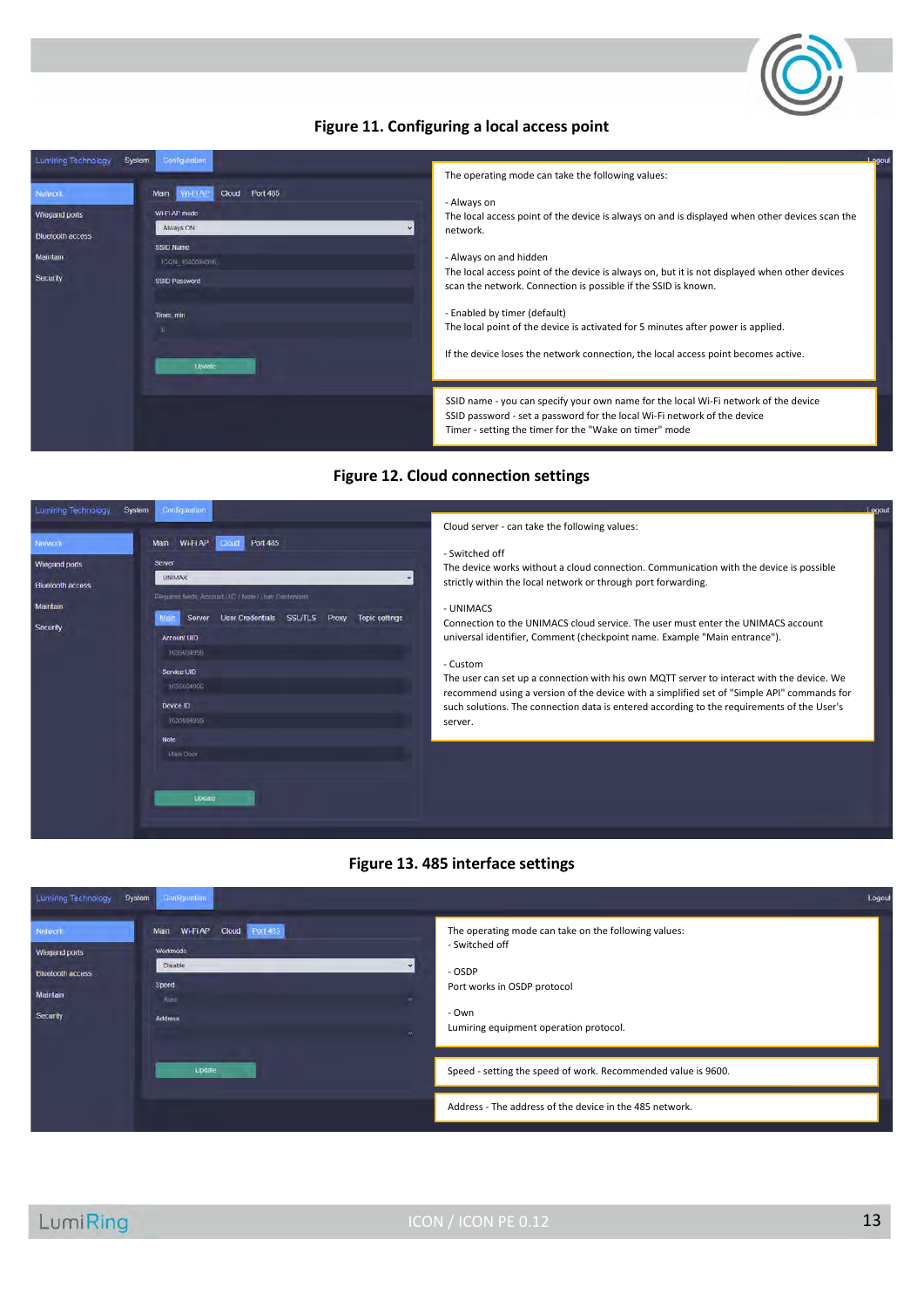

#### **Figure 14. Configuring the Wiegand interface**



#### **Figure 15. Configuring Bluetooth access**



#### **Figure 16. Device maintenance**